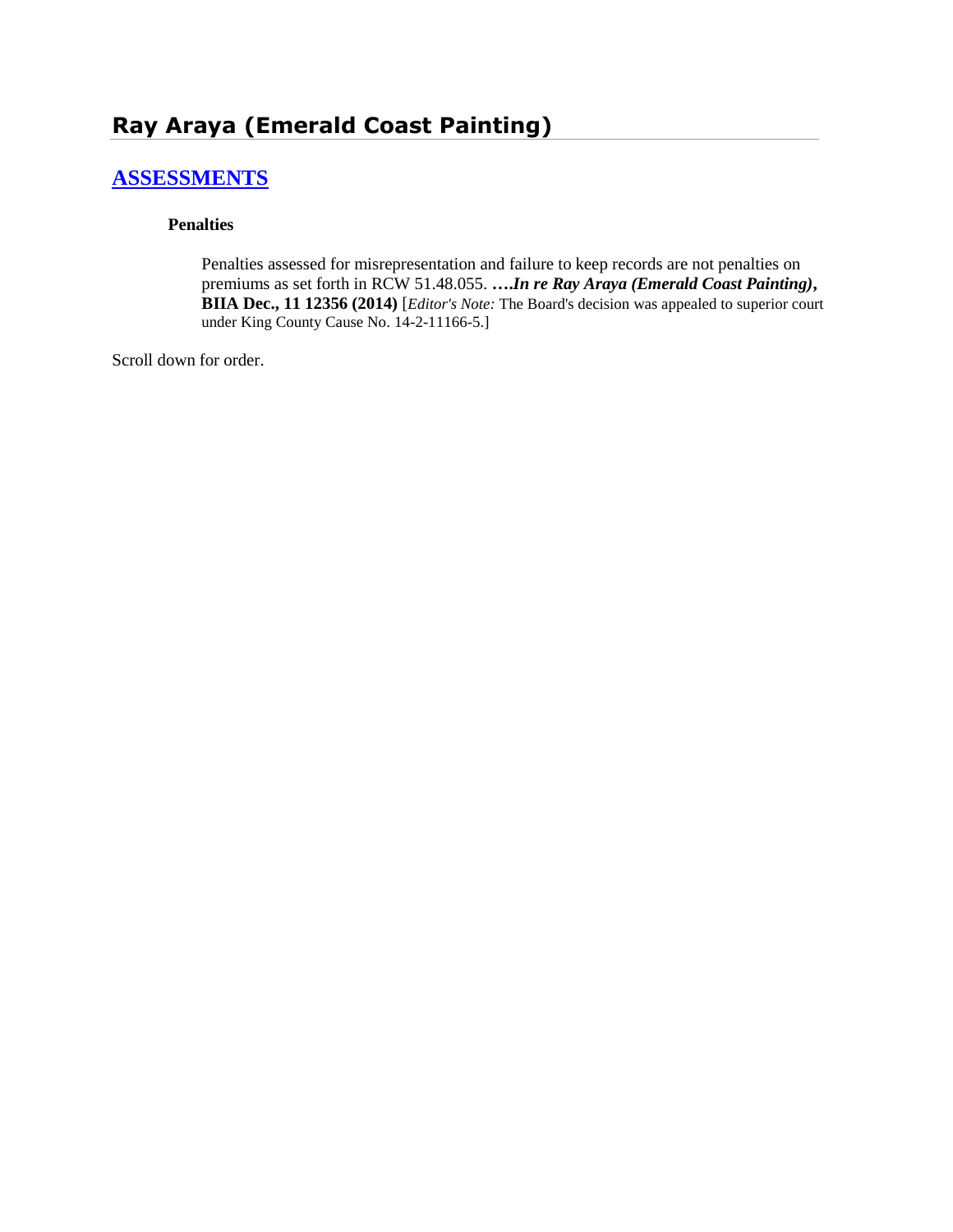# **BEFORE THE BOARD OF INDUSTRIAL INSURANCE APPEALS STATE OF WASHINGTON**

**) )**

**)**

#### 1 2 **IN RE: ROY R. ARAYA ET UX DBA EMERALD COAST PAINTING, LLC**

**DOCKET NO. 11 12356**

**FIRM NO. 040,323-00 ) DECISION AND ORDER**

APPEARANCES:

3

4

5 6

7

8 9

10

11

12

13 14

15

16

17

18 19

20

21

22

23

Roy R. Araya, Corporate Officer for the Firm, Emerald Coast Painting, LLC, by Sayre Law Offices, PLLC, per Steven M. Sayre

Department of Labor and Industries, by Jerry Billings, Litigation Specialist, None

Department of Labor and Industries, by The Office of the Attorney General, per Scott T. Middleton, Assistant

The corporate officer, Roy R. Araya, of the firm Emerald Coast Painting, LLC, filed an appeal with the Board of Industrial Insurance Appeals on March 3, 2011, from a Notice and Order of Assessment of the Department of Labor and Industries dated February 2, 2011. In this order, the Department affirmed the provisions of an October 1, 2010 Notice and Order of Assessment of Corporate Officer Liability No. 0521080, for unpaid taxes, interest, and penalties previously assessed against Emerald Coast Painting, LLC, in the amount of \$375,862.68. The Department order is **REVERSED AND REMANDED**.

# **PRELIMINARY MATTERS**

As provided by RCW 51.52.104 and RCW 51.52.106, this matter is before the Board for review and decision. The Department filed a timely Petition for Review of a Proposed Decision and Order issued on October 14, 2013, in which the industrial appeals judge reversed and remanded the Department order dated February 2, 2011. The corporate officer, Roy R. Araya, filed a Reply to the Department's Petition for Review on January 10, 2014. The contested issue addressed in this order is whether the Department correctly assessed corporate officer personal liability under RCW 51.48.055, for industrial insurance premiums, interest, and penalties unpaid by Emerald Coast Painting, LLC, for the fourth quarter of 2004, through the fourth quarter of 2006, against Mr. Araya.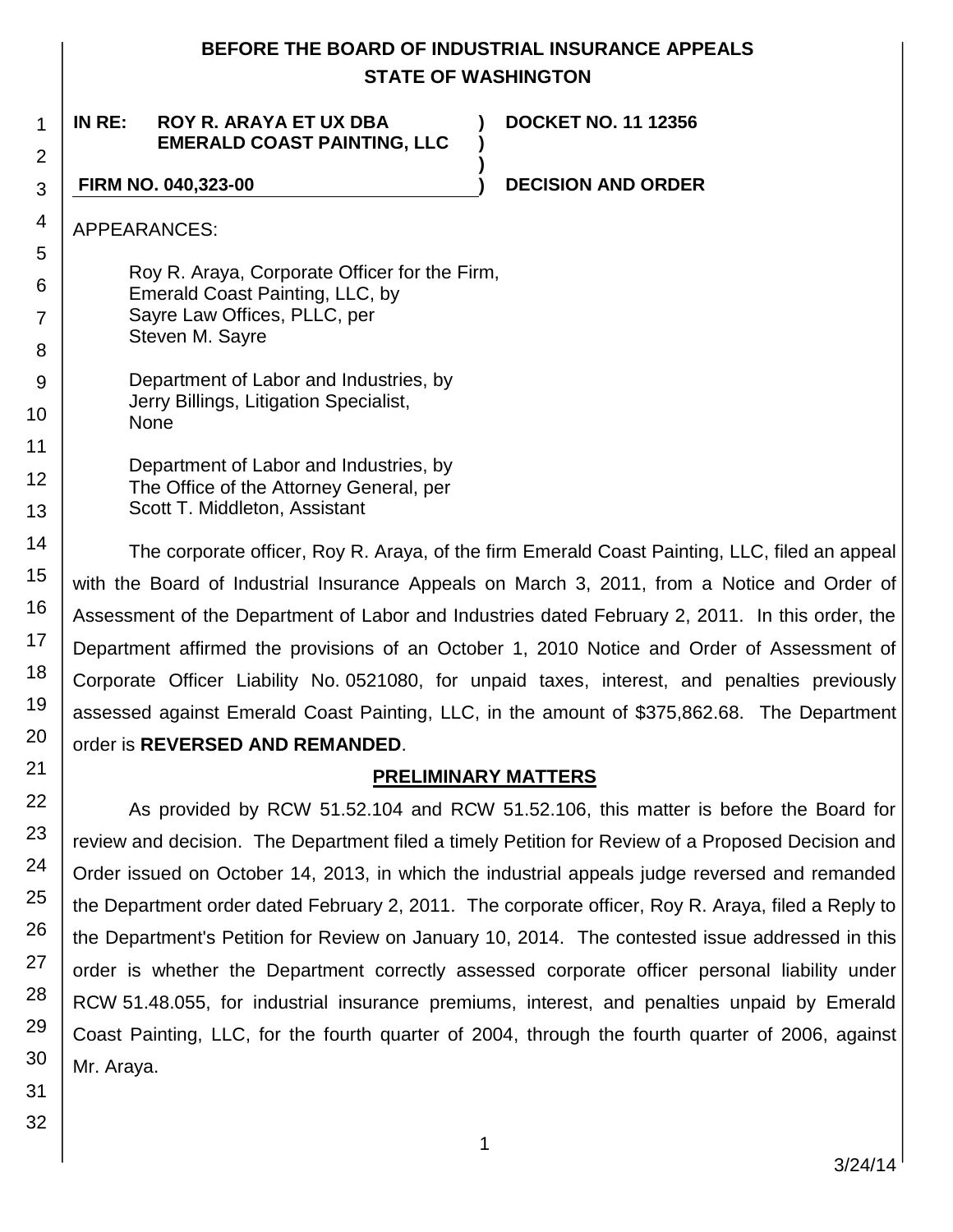The Board has reviewed the evidentiary rulings in the record of proceedings and finds that no prejudicial error was committed. The rulings are affirmed.

#### **DECISION**

4 5 6 7 8 9 10 11 12 We granted review because we disagree with the conclusion reached by our industrial insurance appeals judge in the Proposed Decision and Order that Mr. Araya does not have corporate officer personal liability under RCW 51.48.055 for any of the outstanding assessment against Emerald Coast Painting, LLC. We conclude that Mr. Araya has corporate officer personal liability for the premiums, interest, and penalties on those premiums, but that the personal liability does not extend to the other penalties assessed. We have granted review to reverse and remand the Department Notice and Order of Assessment of Corporate Officer Liability No. 0521080, with direction to reissue the Notice and Order of Assessment of Corporate Officer Liability consistent with this decision.

#### **FACTS**

14 15 The Proposed Decision and Order summarized the issues and evidence presented in this appeal. We highlight some of the key facts.

16 17 18 19 20 21 22 23 Roy R. Araya and Van Brink ran Emerald Coast Painting, LLC, an exterior and interior painting business, from 2001 to 2010. The business was organized as a Limited Liability Company (LLC) with no written operating agreement or by laws. Mr. Araya used the title Chief Operating Officer (COO) and Mr. Brink used the title Chief Financial Officer (CFO). They were the only two members of the LLC. The record established that Mr. Araya largely dealt with the field work – bidding on jobs, interacting with subcontractors and so forth, while Mr. Brink largely dealt with the financial and business aspects of the job, corporate filings to various state agencies, and maintaining the bank accounts.

24 25 26 27 Mr. Araya denied having anything to do with the financial aspects of the business. However, he carried a checkbook in the field; paid subcontractors via check; and made purchases for the business. He drove a company vehicle; paid the insurance for it; and paid other business expenses directly.

28 29 30 31 During the audit period, fourth quarter of 2004, through fourth quarter of 2006, Emerald Coast Painting, LLC, filed "no payroll" reports, in essence telling the Department that they had no employees. The LLC treated all of the painters as subcontractors, and they paid their office manager as a subcontractor. In an audit, the Department found Emerald Coast Painting, LLC, had

32

1

2

3

13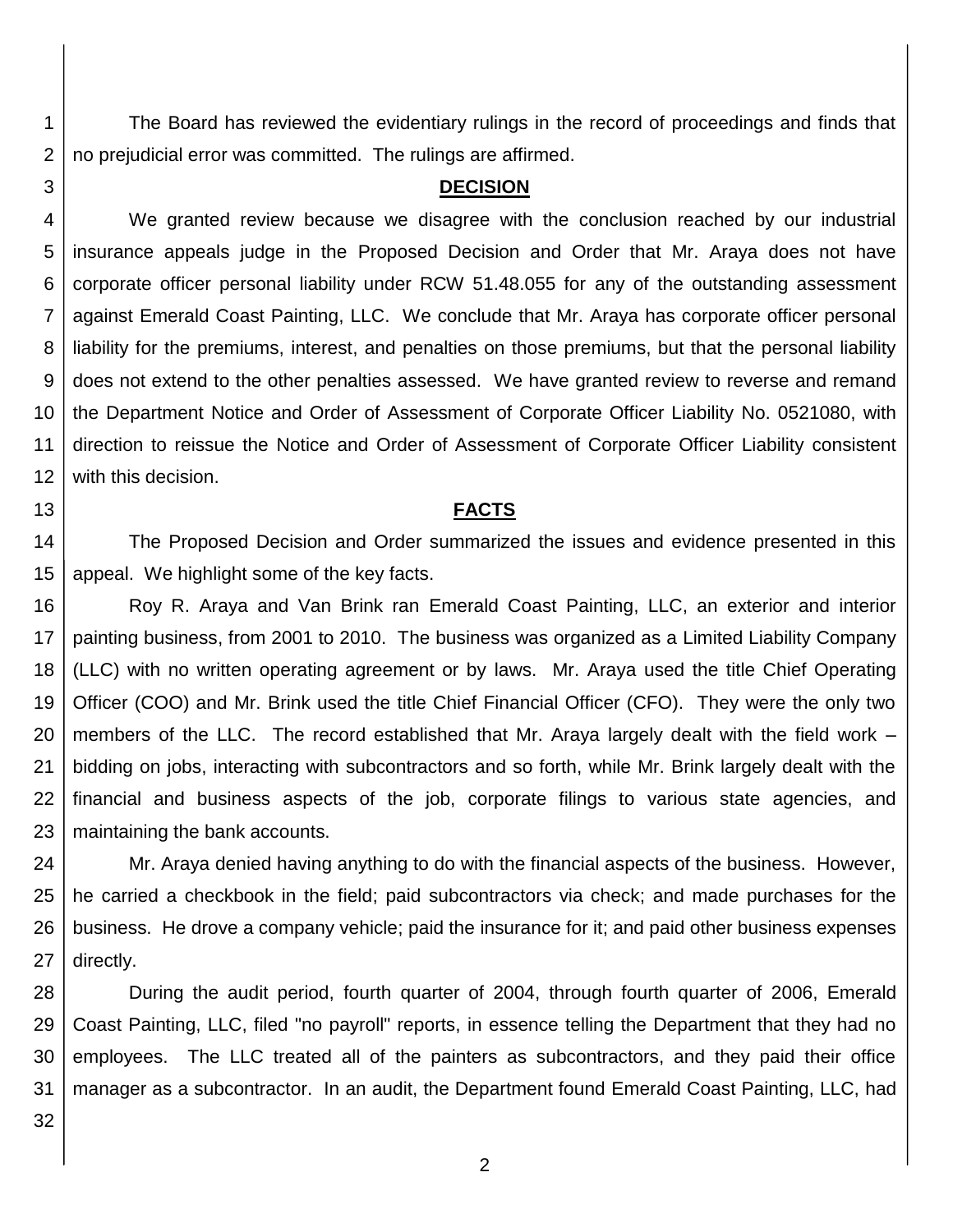1 2 3 4 5 covered workers, and assessed premiums for workers' compensation taxes. The firm had been audited for a previous period, assessed for the same issues, but did not change their practices. Because of this, in 2008 when the assessment related to the fourth quarter of 2004, through the fourth quarter of 2006, was issued the Department also added a significant misrepresentation penalty, along with a penalty for failure to keep records.

6 7 8 9 10 11 In 2008 Mr. Araya hired Tami Church to work as an office manager for Emerald Coast Painting, LLC. Ms. Church made payments on behalf of the firm to vendors, subcontractors, and the Department. Ms. Church explained in her testimony that she had the responsibility to make sure the LLC was in compliance with L&I, and that she spoke with people at the Department many times. Emerald Coast Painting, LLC's business practice was that Mr. Araya and Mr. Brink would "pre-sign" a stack of checks, and Ms. Church would make actual payments at their direction.

12 13 14 15 16 In late 2008 when Mr. Brink was out of the country, the Department issued a levy against Emerald Coast Painting, LLC's bank account. Mr. Araya, concerned that checks to the subcontractors would fail to clear and be dishonored, negotiated with the Department and got the levy reversed. He met and spoke with Department employees to discuss Emerald Coast Painting, LLC's L&I account.

17 18 19 20 In 2009 following the assessment, Mr. Araya and Mr. Brink signed a payment plan with the Department. Emerald Coast Painting, LLC made payments to the Department with checks bearing Mr. Araya's signature. Mr. Araya asserted that he did not direct those payment be made, and the check merely bore his signature because he had pre-signed those checks.

21 22 23 24 Also in 2009 the members of Emerald Coast Painting, LLC, had a falling out. By early 2010, the business was defunct. In their respective testimony, Mr. Araya and Mr. Brink told conflicting stories as to which of them was at fault and being dishonest. Mr. Araya conceded in his testimony that he knew there was a significant debt owed to L&I by the LLC when he left the business.

25

29

30

31

32

#### **ANALYSIS**

26 27 28 We agree with our industrial appeals judge that the issue in this appeal is whether Mr. Araya had the control, supervision, responsibility, or duty to act for the corporation as a prerequisite to attaching personal liability.

RCW 51.48.055, the statute at issue provides in relevant part as follows:

(1) Upon termination, dissolution, or abandonment of a corporate or limited liability company business, any officer, member, manager, or other person having control or supervision of payment and/or reporting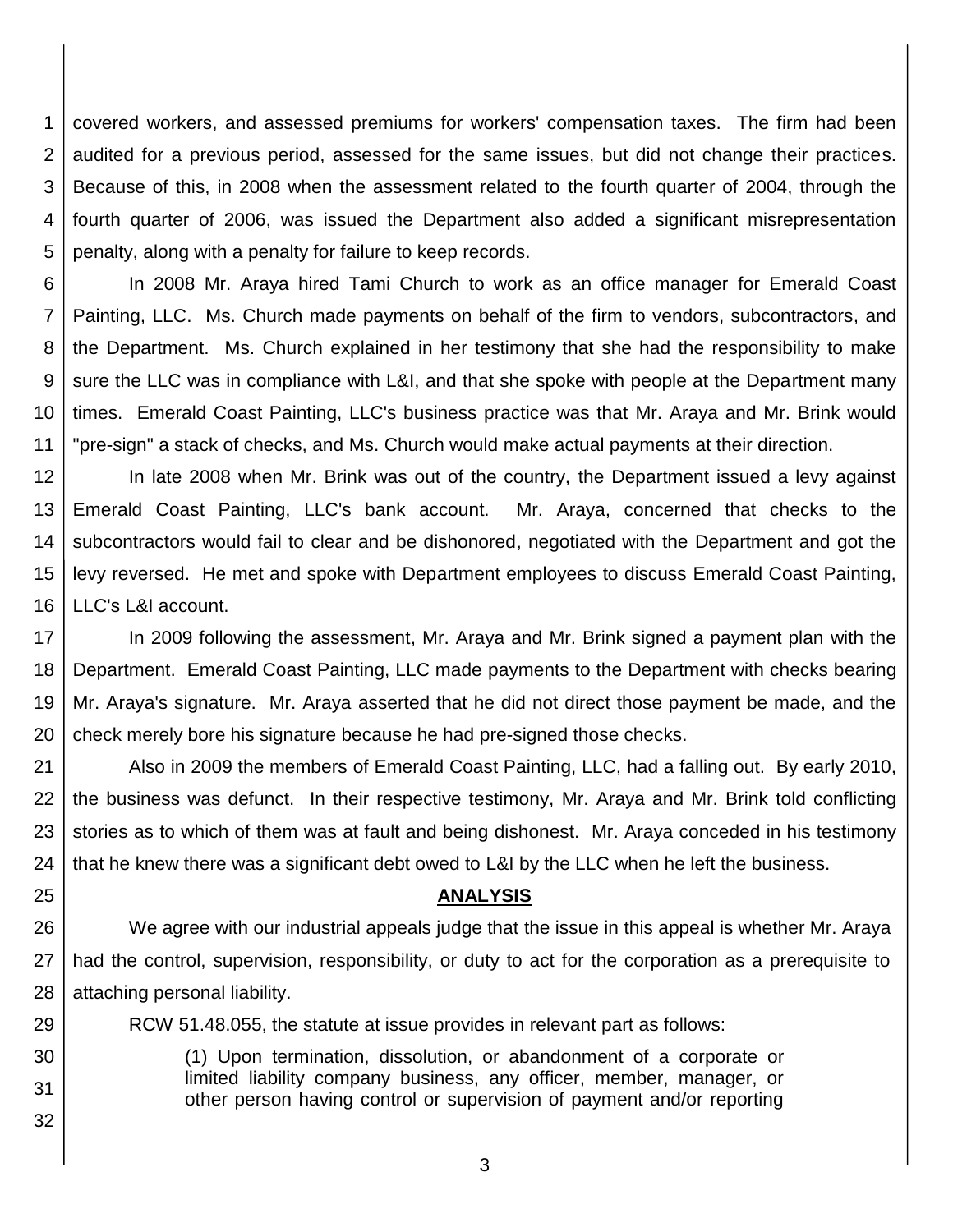of industrial insurance, or who is charged with the responsibility for the filing of returns, is personally liable for any unpaid premiums and interest and penalties on those premiums if such officer or other person willfully fails to pay or to cause to be paid any premiums due the department under chapter 51.16 RCW.

For purposes of this subsection "willfully fails to pay or to cause to be paid" means that the failure was the result of an intentional, conscious, and voluntary course of action.

(2) The officer, member, manager, or other person is liable only for premiums that became due during the period he or she had the control, supervision, responsibility, or duty to act for the corporation described in subsection (1) of this section, plus interest and penalties on those premiums.

As the appealing party, Mr. Araya had the burden to show that the Department's order was incorrect and that he was not personally liable for the assessed premiums under RCW 51.48.055. RCW 51.52.050. We note that the amount of the tax assessment, penalties, and interest were not at issue in this case. We also agree with our industrial appeals judge that there was insufficient evidence to establish that Mr. Araya's wife had any role in the corporation or any liability for industrial insurance taxes assessed against Emerald Coast Painting, LLC. It is also uncontested that Mr. Araya had personal knowledge of the outstanding industrial insurance tax, interest, and penalty assessment against Emerald Coast Painting, LLC.

In his appeal, Mr. Araya contended corporate officer personal liability should not attach to him because he and Mr. Brink divided the business duties associated with operating Emerald Coast Painting, LLC, and the duties regarding industrial insurance taxes were typically performed by Mr. Brink. It is undisputed that Mr. Brink signed the payroll tax returns filed with the Department, and had the most contact with the Department. We believe that the assignment of duties and responsibilities between LLC members is not what controls in this situation. Rather, the statute points to the corporate officers' control or supervision of payment and/or reporting of industrial insurance, or who is charged with the responsibility for the filing of returns.

We have previously considered the question of corporate officer personal liability under RCW 51.48.055, in *In re Regan Bafaro et ux*, Dckt. No. 12 20238 (August 15, 2013). In the *Bafaro* case, the record did not support a conclusion that Mr. Bafaro exercised financial responsibility with regards to industrial insurance. However, here Mr. Araya did exercise financial responsibility on behalf of Emerald Coast Painting, LLC, in many ways. The record shows Mr. Araya carried a checkbook in the field; made decisions as to which bills would be paid; made direct payments to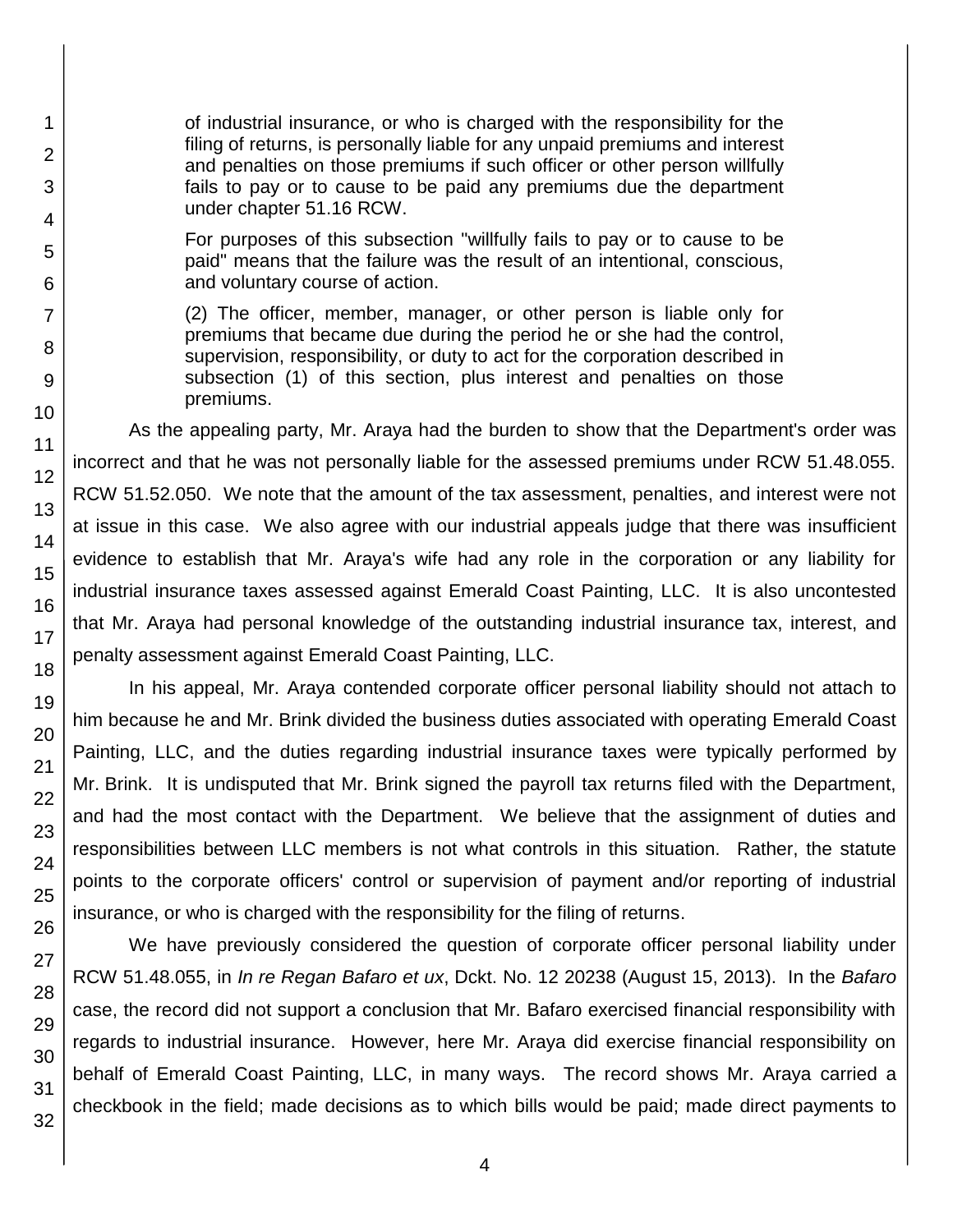1 2 various subcontractors by company check; made purchases for the business; drove a company vehicle; paid the vehicle insurance; and paid other business expenses directly.

3 4 5 6 7 8 9 The record also shows Mr. Araya met and spoke with Department employees to discuss Emerald Coast Painting, LLC's L&I account, and successfully sought reversal of a levy against Emerald Coast Painting, LLC's bank account. Notably, Mr. Araya was concerned that the bank levy, which would direct funds to the outstanding Department assessment, would take funds from subcontractors, evidencing responsibility and decision making for payment of bills other than industrial insurance taxes. We find this evidence of willful failure to pay outstanding industrial insurance taxes.

10 11 12 13 14 15 Finally, the record shows Mr. Araya was a signatory in 2009 on a Department payment plan, and that payments were made to the Department with checks bearing Mr. Araya's signature. Mr. Araya would like us to agree that because he pre-signed a stack of checks he was not directly responsible for the payments, however, we conclude that by signing the checks and delegating the actual payment to a staff person, he was exercising the requisite control or supervision of payment of industrial insurance referenced in RCW 51.48.055.

16 17 18 19 20 We conclude the record supports a conclusion that, as a managing member of a two-person, closely held LLC, with bank signature authority, a history of bill paying, actual knowledge of the tax assessment and liability, and having signed the payment agreement, Mr. Araya was a responsible corporate officer who willfully failed to pay or cause to be paid the premiums due to the Department under RCW 51.48.055.

21 22 23 24 25 26 27 28 Having determined that Mr. Araya has personal liability under RCW 51.48.055, we turn now to analysis of the assessment. In its Notice and Order of Assessment of Corporate Officer Liability (NOA) No. 0521080 dated October 1, 2010, the Department assessed Mr. Araya with personal liability for premiums, penalties, and interest previously assessed to Emerald Coast Painting, LLC. The NOA set forth premiums of \$143,356.45; penalties of \$28,809.28; and interest of \$76,553.09, for the period from the fourth quarter of 2004, through the fourth quarter of 2006. In addition, the NOA provided for additional penalties of \$10,000, for failure to keep records, and \$286,700, for misrepresentation.

29 30 A plain reading of RCW 51.48.055(1), the statues establishing corporate officer liability, provides that liability extends to "unpaid premiums and interest and penalties on those premiums."

31 32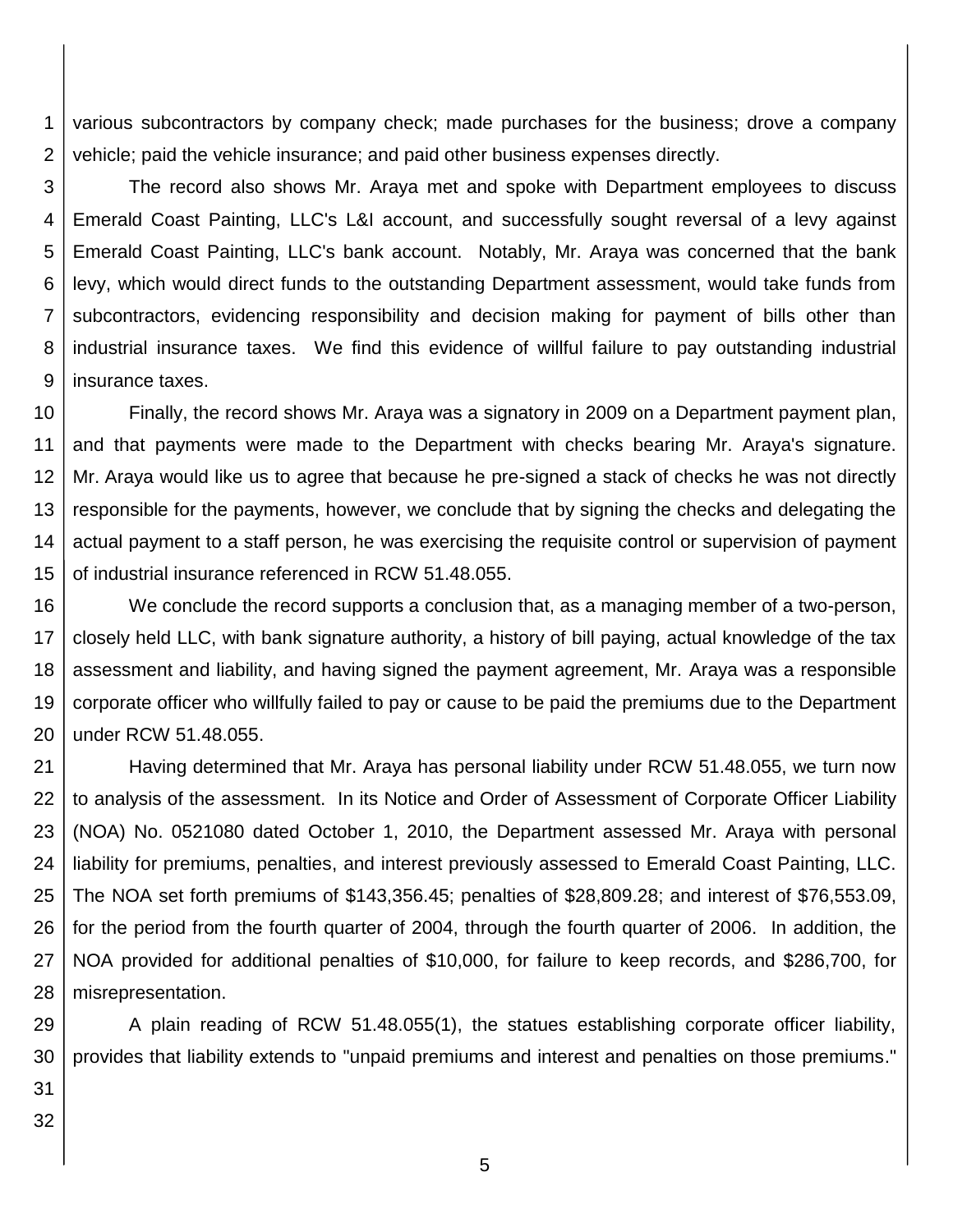1 2 The statutory authority for the Department's assessment of penalties is found at RCW 51.48.020 for misrepresentation, and at RCW 51.48.030 for failure to keep records.

3 4 5 6 7 8 9 Here, the premiums, penalties, and interest actually assessed on the premiums total \$248,718.82. We believe that the penalties assessed for misrepresentation and failure to keep records are not penalties on the premiums as set forth in RCW 51.48.055. Accordingly, we conclude that the penalties for misrepresentation and for failure to keep records are not recoverable by the Department against a corporate officer personally under the statute. Had the Legislature intended to extend corporate officer personal liability for penalties due to misrepresentation and for failure to keep records, the statute could have explicitly provided for recovery of those penalties.

10 11 12 13 We conclude that Mr. Araya is personally liable under RCW 51.48.055 for industrial insurance premiums, interest, and penalties on those premiums. We reverse and remand the NOA under appeal, with direction to the Department to recalculate the assessment without the penalties assessed for misrepresentation and for failure to keep records.

### **FINDINGS OF FACT**

- 1. On May 23, 2011, an industrial appeals judge certified that the parties agreed to include the Jurisdictional History in the Board's record solely for jurisdictional purposes.
- 2. In the fourth quarters of 2004, all four quarters of 2005, and all four quarters of 2006, Emerald Coast Painting, LLC, was a limited liability corporation, doing interior and exterior painting in the state of Washington. During that time, Emerald Coast Painting, LLC, had an industrial insurance account with the Department of Labor and Industries and filed "no payroll" reports. Emerald Coast Painting, LLC, was no longer operating and was terminated, dissolved, or abandoned by March 1, 2010.
- 3. On April 2, 2008, the Department issued a Notice and Order of Assessment of Industrial Insurance Taxes No. 0460600, against Emerald Coast Painting, LLC, in the amount of \$503,586.80 for unpaid premiums, penalties, and interest owed on the corporation's industrial insurance account for the period covering the fourth quarter of 2004, through the fourth quarter of 2006. The order included a penalty of \$286,700 for misrepresentation by the corporation of the number of employees on its payroll. The April 2, 2008 order was never appealed and became final.
- 4. On October 1, 2010, the Department issued Notice and Order of Assessment of Corporate Officer Liability No. 0521080 in which it determined that Mr. Araya and his spouse were personally liable as provided by RCW 51.48.055 for taxes unpaid by Emerald Coast Painting, LLC, from the fourth quarter of 2004, through the fourth quarter of 2006. The total assessment was in the amount of \$375,862.68 (after a
	-

14

15

16

17

18

19

20

21 22

23

24

25

26

27

28

29

30

31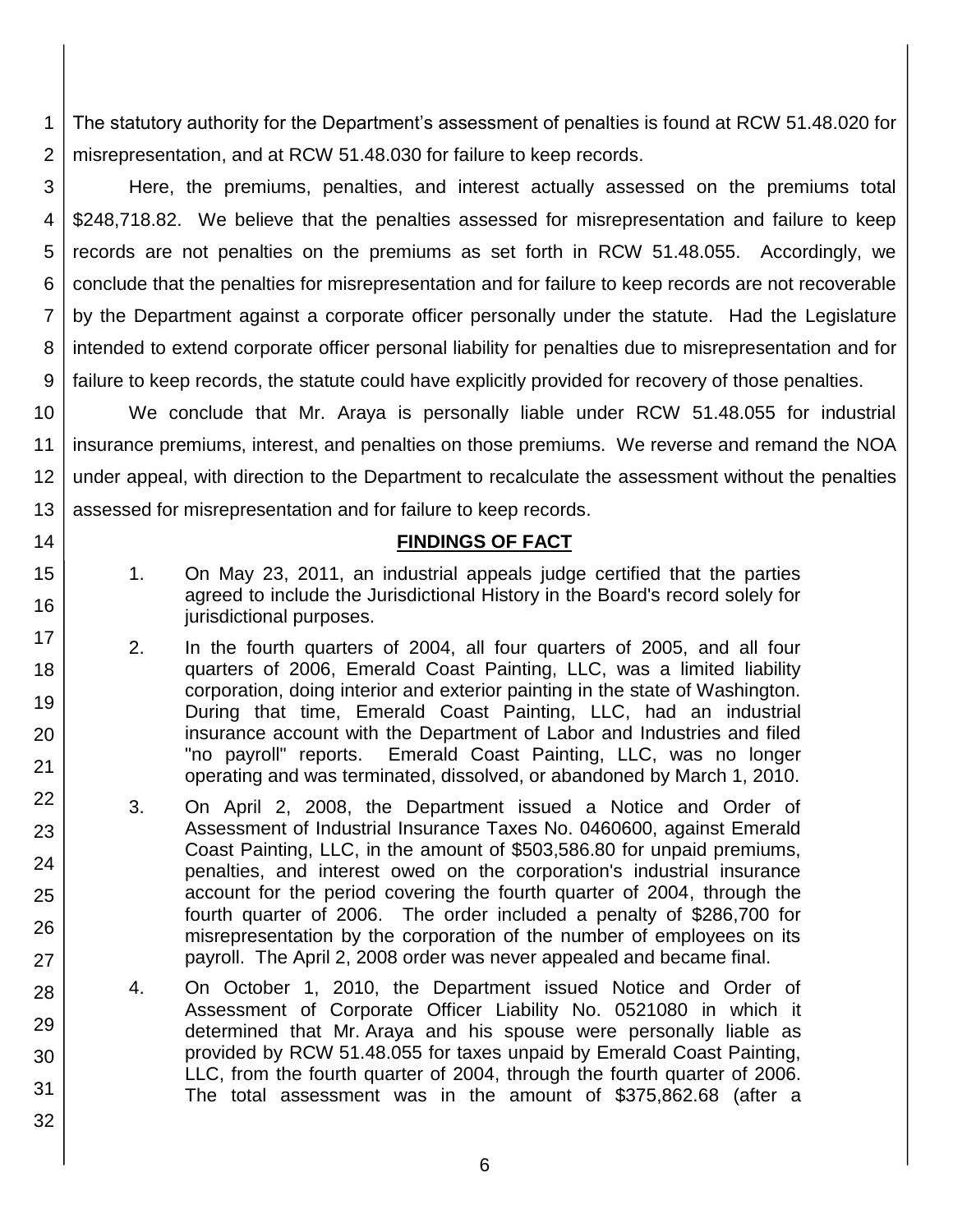\$169,556.14 payment was made). After Mr. Araya protested the October 1, 2010 order, the Department affirmed the order in its February 2, 2011 Order and Notice Reconsidering Notice and Order of Assessment of Industrial Insurance Taxes No. 0521080.

- 5. The assessment was composed of premiums in the amount of \$143,356.45, penalties on the premiums in the amount of \$28,809.28, and interest on the premiums in the amount of \$76,553.09. Additional penalties were assessed for failure to keep records in the amount of \$10,000, and for misrepresentation in the amount of \$286,700.
- 6. Roy R. Araya and Van Brink were the only members of Emerald Coast Painting, LLC. Mr. Araya was Emerald Coast Painting, LLC's chief operating officer. Mr. Brink was Emerald Coast Painting, LLC's chief financial officer.
- 7. Roy R. Araya was an officer of Emerald Coast Painting, LLC, and in that capacity had control, supervision, and responsibility for payment and/or reporting of Emerald Coast Painting, LLC's industrial insurance premiums with the Department of Labor and Industries.
	- 8. Mr. Araya's spouse had no role in the corporation.

# **CONCLUSIONS OF LAW**

- 1. The Board of Industrial Insurance Appeals has jurisdiction over the parties and subject matter in these appeals.
- 2. The nonpayment of Emerald Coast Painting, LLC's industrial insurance premiums, interest, and penalties due to the Department for the fourth quarter of 2004, all four quarters of 2005, and all four quarters of 2006, was under the control, supervision, responsibility, and duty to act for Emerald Coast Painting, LLC, of Roy R. Araya, and was willful, as that term is defined by RCW 51.48.055.
- 3. Roy R. Araya, along with his marital community, is personally liable for the unpaid industrial insurance premiums, interest and penalties of Emerald Coast Painting, LLC, for the fourth quarter of 2004, all four quarters of 2005, and all four quarters of 2006, within the meaning of RCW 51.48.055.
- 4. Roy R. Araya, along with his marital community, is not personally liable for the additional penalties assessed for failure to keep records and misrepresentation, within the meaning of RCW 51.48.055.
- 1 2 3 4 5 6 7 8 9 10 11 12 13 14 15 16 17 18 19 20 21 22 23 24 25 26 27 28 29 30 31 32